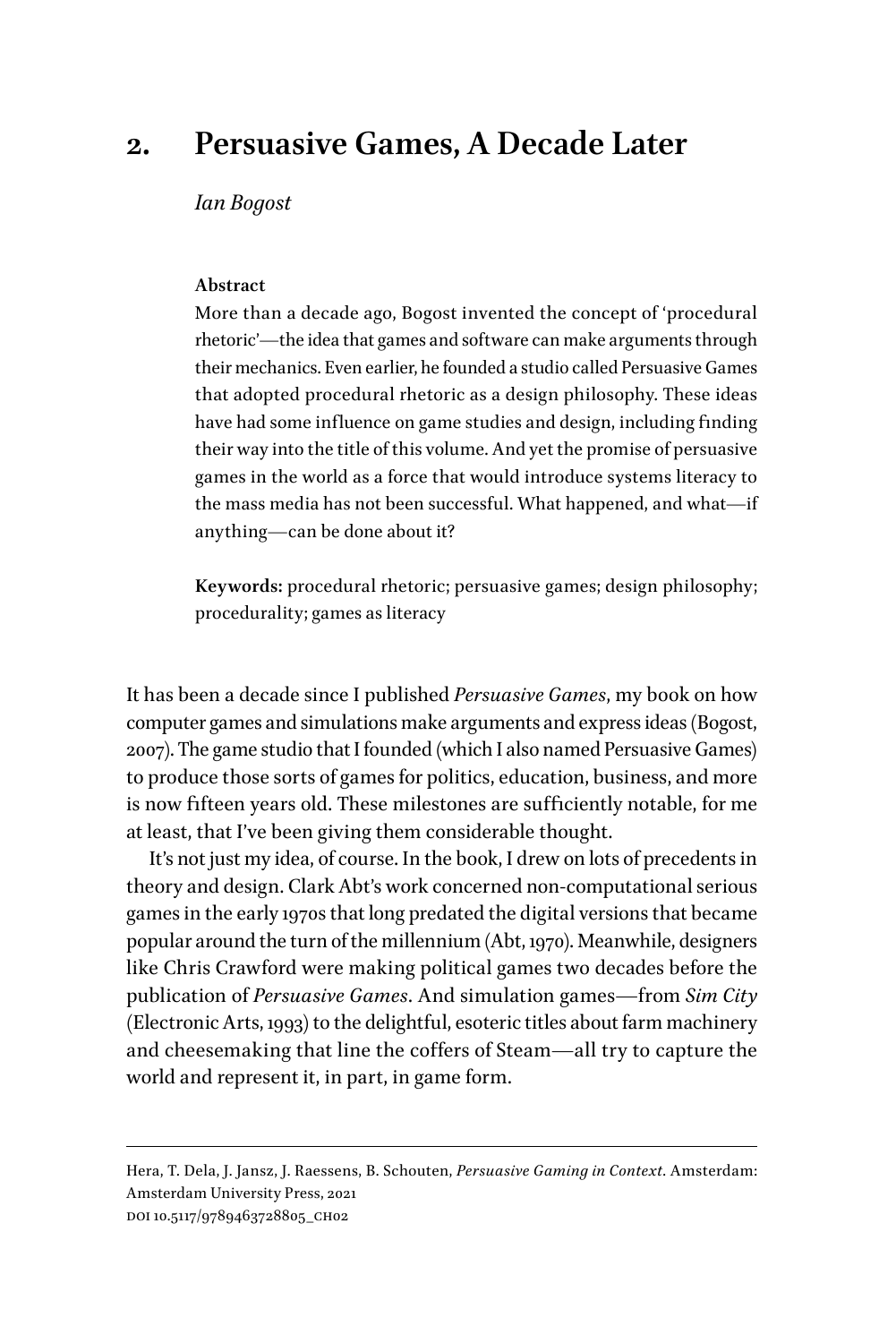My version of the idea was always pretty simple: games and simulations are systems of interlocking parts and behaviors. The world is also made of interlocking parts and behaviors. This parallel structure gives games a unique purchase on representing how things work in the world. And because games are representational, they can also depict how things *should* work—that is, they can make arguments about which worldly behaviors are desirable or undesirable. This approach to argument seemed different enough from other forms of rhetoric—verbal, visual, and so forth—that I suggested a new category for it: *procedural rhetoric*, namely rhetoric arising from processes, behavior, and models.

This argument has had some considerable influence. People read the book and, to some extent, still have to read it if they want to pursue the theoretical canon of game studies. As the design philosophy for the studio, it produced some interesting work, including the first official game for a U.S. presidential candidate (which I worked on with my colleague Gonzalo Frasca and his studio in Uruguay), along with games about airport security, consumer debt, disaffected workers, the petroleum industry, suburban errands, a pandemic flu, and tort reform. Millions of people played some of those games, and others were collected or exhibited internationally. I appeared as a guest on the TV program 'The Colbert Report' and received lots of attention.

Yet looking back, I have to admit that this influence has not been as substantial and important as I'd hoped it would be in the late 1990s and early 2000s. Indeed, to some extent, there is a reckoning to be had for persuasive games.

The promise—my promise—was that the big, important problems in the world were also complex systems. Issues like the climate, health, economics, and social justice offer examples, but even small-scale phenomena also work like complex systems. Running a local shop or understanding the impact of a new municipal ordinance also muster systemic behavior. At the studio, for example, we made a game about portioning for a franchised ice-cream parlor. The system in this case was quite odd and unique: The texture and viscosity of various ice cream flavors were important, as were the topology of its vat (as workers served from it over the course of a shift) and that phenomenon's interaction with the economics of the franchise, including both customer and worker satisfaction. The idea, at least in my head, was that almost everything involved systemic behaviors that couldn't be explained by simple, declarative statements.

This truth seemed so clear to me in the early 2000s that I made some remarkable predictions. It's worth emphasizing how long ago that was—before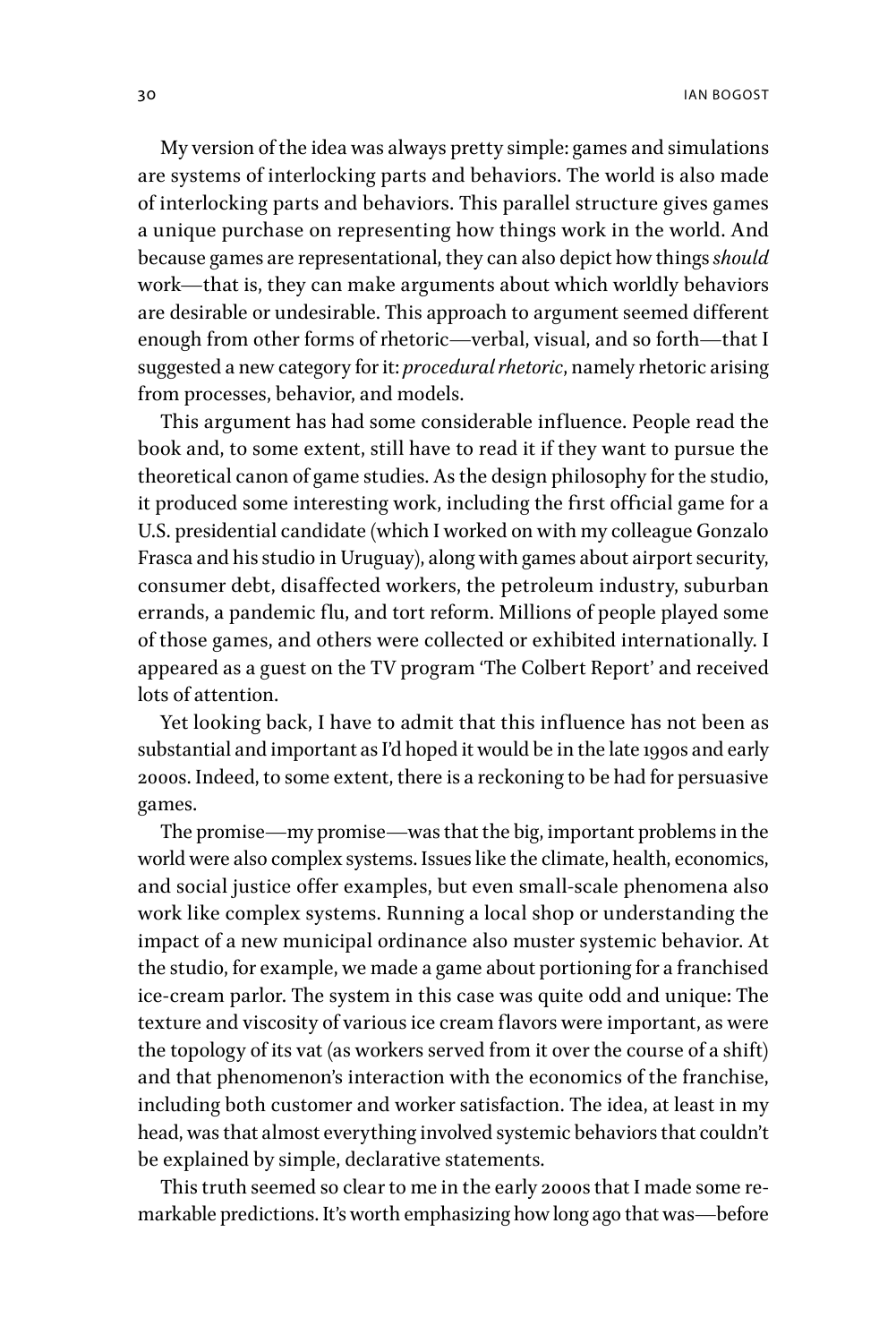Facebook, before iPhone, before YouTube. Blogs were the big thing, along with Google, which hadn't yet gone public. Among my ill-advised notions was the claim before the 2004 U.S. presidential election that every candidate for major office would have their own PlayStation-quality game by 2008, outlining their policy positions in simulated form—a playable platform. Instead, by 2008, we got YouTube and video-based campaigning, and then Facebook and data-based campaign targeting. By 2016, that data took on a weaponized form in the United Kingdom, the U.S., Myanmar, and elsewhere. The extraction, sale, and manipulation of data seemed to become the standard method for social 'engagement'. As I write this in 2018, it's pretty clear that I could not have been more wrong in thinking that debates fueled by procedural rhetoric would emerge as a new standard in political discourse.

It's not just politics, either. Games were supposed to produce 'system literacy' and help people embrace complexity. The game designer Eric Zimmerman, writing with the journalist Heather Chaplin, imagined the 21st century as the 'ludic century', in which playful sophistication would make prior forms of communication outmoded (Zimmerman & Chaplin, 2013). Instead, we ended up with ever-simpler discourse, built around shorter and more impatient sound bites. Television condensed into online video. Discourse metastasized in comment sections, then Twitter arguments. This situation seems only to have gotten worse. Moreover, it's unclear how it might be stopped. After the Cambridge Analytica crisis of 2018, which was just one of countless extractions of Facebook data in the interests of social manipulation, Facebook executives, including CEO Mark Zuckerberg, were asked to testify before the U.S. Congress and the U.K. Parliament. Despite this, just a few weeks later at the annual Facebook developers' conference, Zuckerberg was joking about the whole affair. The company's stock price, meanwhile, had recovered from much of the losses suffered from its Cambridge Analytica fiasco, thanks to enormous quarterly profits. Furthermore, in general, very few people have quit Facebook. How could you? It's where two billion people socialize.

Around 2010, I started to realize an inconvenient truth: that in order for people to be persuadable by games, it wasn't enough to have a few interesting games that represented the potential for a revolution in knowledge and understanding. Part of this realization came from my own work in news games, both theoretical and applied. After failing to scale up a promising partnership in game development with the *New York Times*, largely for organizational-political reasons, I began surveying that field (with my students and thanks to support from the John S. and James L. Knight Foundation). One of the lessons we discussed in the book resulting from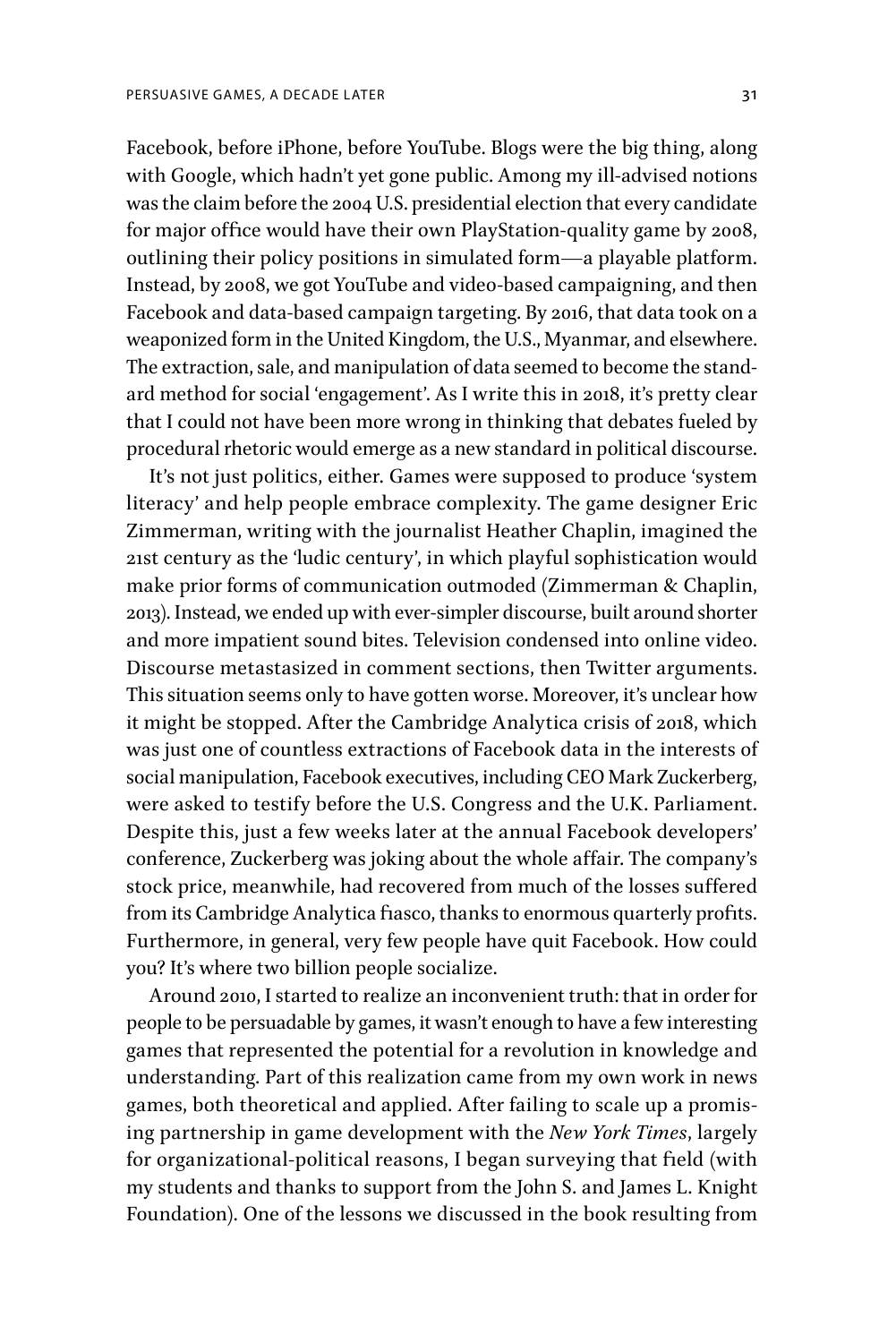that work was the need to scale up (Bogost, Ferrari & Schweizer, 2010). You can't invent televised news broadcasts by trying one or two out and seeing how it goes. An entire social practice must be cultured around the form, involving habits of time and attention. The same is true for games for news, politics, education, or anything else.

And yet, you can't will that sort of scale. The rest of the media environment would have to support it. And that support would require change. In fact, it might even need the *decline* of the media formats of the 20th century for systems-driven procedural rhetoric to have any hope of taking its place. Even more positive developments in media failed to take the form of playable systems with procedural rhetorics. Instead, smartphones filled up with the media forms of the 20th century: words, images, moving images, and audio. That is, more or less, what everyone makes and consumes for computers. It's the same kind of media that they've been producing since the turn of the century, even if it's tuned and updated for modern means of fashioning and disseminating it. The revolution of systems thinking never came, and by the look of things, it isn't poised to do so anytime soon. Instead, 20th-century media grew ever more powerful, recombining with computers and smartphones into new versions of themselves.

It's interesting to pause and think about the approach many of us used to discuss the non-entertainment uses of games in those days. We were conducting historical research, to a point, and contemporary criticism, too. But efforts like *Persuasive Games* were also future forecasts. They imagined a media experience that wasn't yet present; one that might instead be lurking just over the horizon. This is a tricky gambit for a futurist, let alone a critic or scholar. It's one thing to wax philosophical about forthcoming trends and then to collect massive consulting or speaking fees for the privilege of espousing them; it's a little different to do so in the context of research and commentary.

Consider James Paul Gee, for example, whose 2003 book *What Video Games Have to Teach Us About Learning and Literacy* made a major splash in this field (Gee, 2003). He had already had two full careers in two different disciplines, linguistics and literacy, by the time he turned his focus to games in the early 2000s. Gee is a very strategic thinker, as I'd learn when I got to know him in those early days of persuasive games, some fifteen years ago. The position he presented was one about the *potential* of games as literacy tools, or as models for learning. He never presented learning games as a *fait accompli*, a goal realized. Rather, he used careful readings of commercial games like *Ninja Gaiden* (Tecmo, 1988) as evidence for the premise that good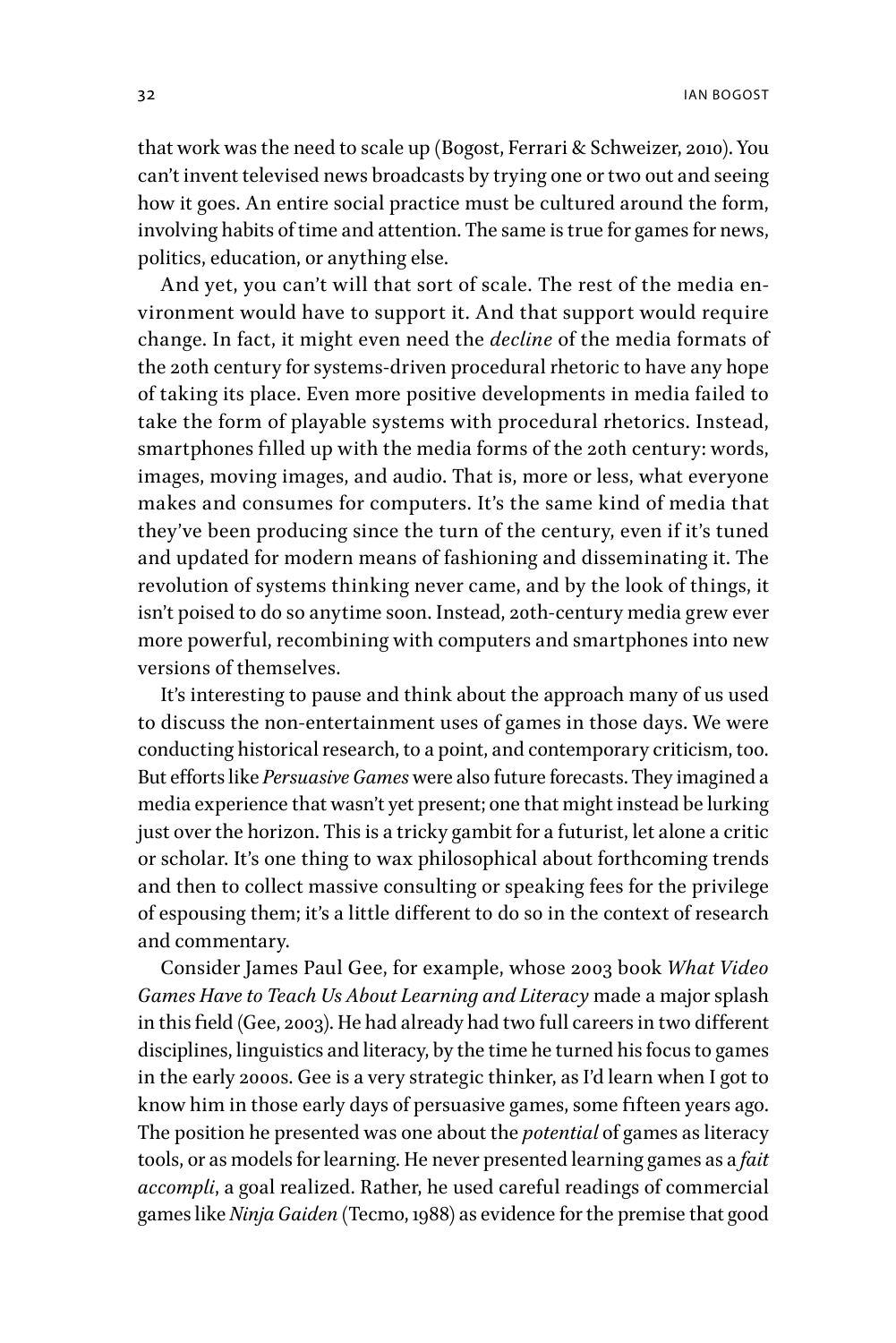games provide better teaching than other kinds of learning experiences. Yet what they teach, at least for now, is just how to play the game.

I think Gee's approach to this matter was far more tactical than mine. That is, he knew that realization was a much more complex and squirrely problem than visioning. He'd had a lot more experience at that time than I had, after all. The joke was on me and others who tried so hard to realize our ideas rather than rising above them and viewing the patterns of social behavior that might make them work or not. It's possible that folks like me, supposedly righteous for doing both theory and practice, may have actually closed our eyes to the truth of our successes and failures because we were so head-down trying to realize them.

The promise of persuasive games was tempting, in part because it seemed so structurally plausible. Given complex systems in the world, what better way to depict them—and create tools to revise them—than by translating and representing them with computational systems? This offered a tidy, symmetrical view of the world that might, in retrospect, have betrayed its reliance on logic and reason.

Yet ironically, and in reality, it was emotion and novelty that drove much of the interest in this work. In my own case, a tremendous amount of the value and benefit of persuasive games came not from the ends they supposedly facilitated through procedural rhetoric but from the *idea* of that promise. Hey, a game about educational funding! A game about contagious diseases! The headlines followed suit: 'It's Not Just Fun and Games', or the like. In this environment, games functioned on a rhetorical register alright, but not on a procedural one; instead, they worked on the level of their impression and concept. Elizabeth Losh calls this rhetorical use of digital tools *virtualpolitik*; that is, the digital media themselves are not deployed to their functional ends but are held up as evidence of a type of labor and creativity (Losh, 2009). The fact of persuasive games' existence became their primary effect. Talking about the idea of a game on, say, poverty or politics replaced—or at least far outstripped—any exploration of the system in the game itself. In many cases, particularly when my own games have received attention in the press, it's clear that far fewer people ever thought to play them than thought to think about doing so.

When they are played, the effects of persuasive games are often very different than the ones their creators might expect. One of my favorite examples of the genre is Molleindustria's (2006) *McDonald's Videogame*, a scathing critique of the multinational fast-food industry. The game demonstrates the abject corruption required to maintain the profitability and manageability of a large global food company. It's a terrific example of procedural rhetoric, and both stylish and even fun to boot.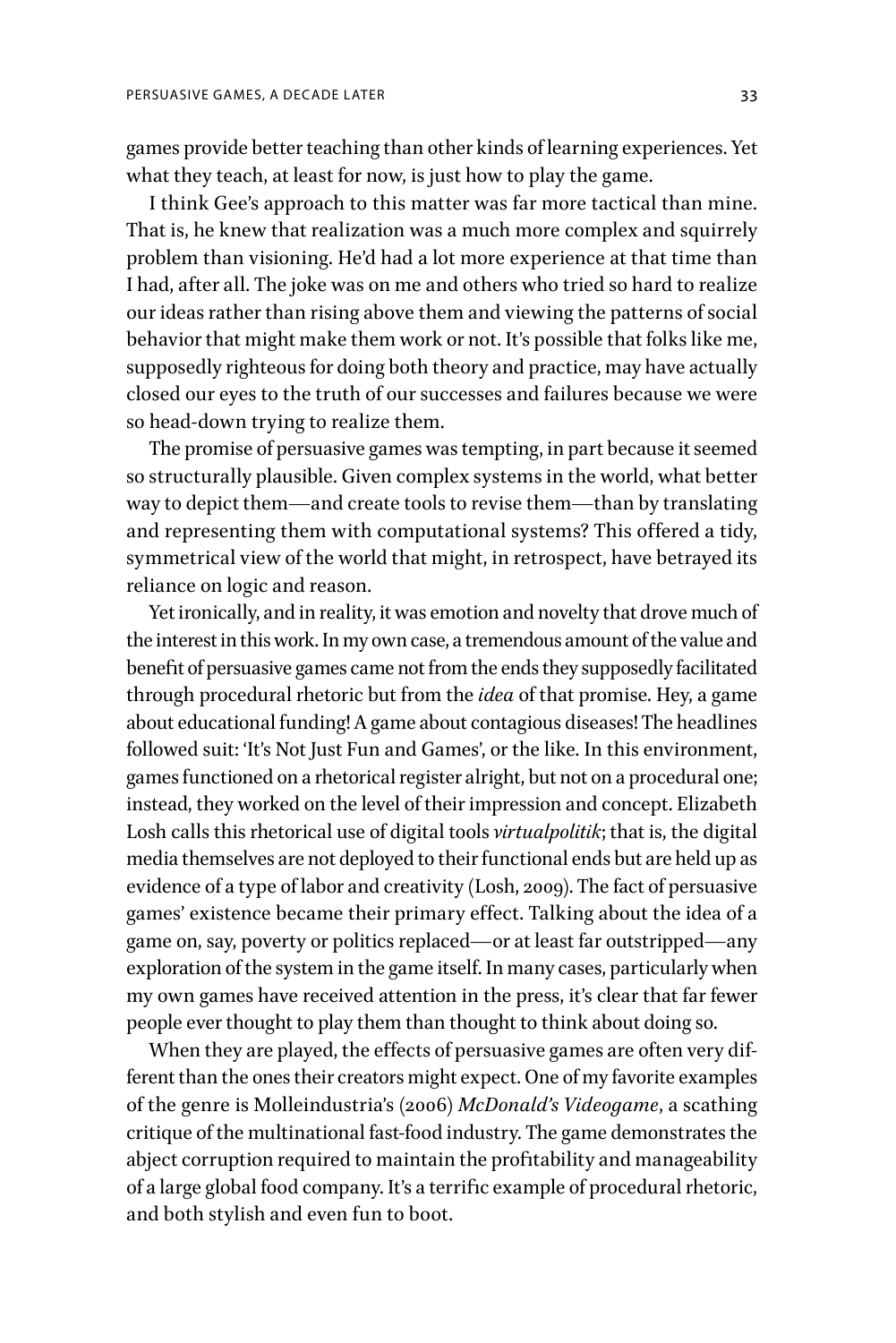In the game, players control fields in South America where cattle are raised and soy is grown, a factory farm where cows are fed, injected with hormones and controlled for disease, a restaurant where workers have to be hired and managed, and a corporate office where advertising campaigns and board members set corporate policy.

As play progresses, costs quickly outstrip revenue, and the player must take advantage of more seedy business practices. These include razing rainforests to expand crops, mixing waste as filler in the cow feed, censuring or firing unruly employees, and corrupting government officials to minimize the public outcry against such actions.

But many players—especially those who are technically minded and who enjoy mastering their video games—find themselves lamenting the difficult job of McDonald's executives rather than becoming incensed by their corrupt corporate policies. I've had a number of students make this observation about the game, in fact. 'Wow, I really empathized with the CEO of a big company. They have it rough.'

When Molleindustria released a similar game some years later, it sailed a slightly different tack. The game, *Oiligarchy* (Molleindustria, 2008), was about the global petroleum industry and its collusion with government at all levels. Paolo Pedercini (the individual creator who publishes his work as Molleindustria) posted a 'postmortem' with text and images that explain the premise of the game: peak oil, supply and demand, imperialism, and so forth. It included the following statement:

This document, written after the release of Oiligarchy, attempts to outline the major game design choices we faced and provide footnotes and additional documentation to the parts that reference real-world situations or events. Since the inception of the Molleindustria project we argue that game design is never an ideologically neutral process: games, as every other cultural product, reflect the designers' beliefs and value systems. And this is particularly visible in games that claim to 'simulate' actual non-deterministic situations (Pedercini, n.d).

In Pedercini's defense, he produced that document in part to fulfill the requirements of his MFA degree, which required this sort of documentation. But even so, the materials exist, and they risk overtaking the work. And at least the game itself was good and worthwhile as a game. Many of my own games have been far less adept procedural arguments than Pedercini's, and yet they have been effective enough successes from the vantage point of virtualpolitik.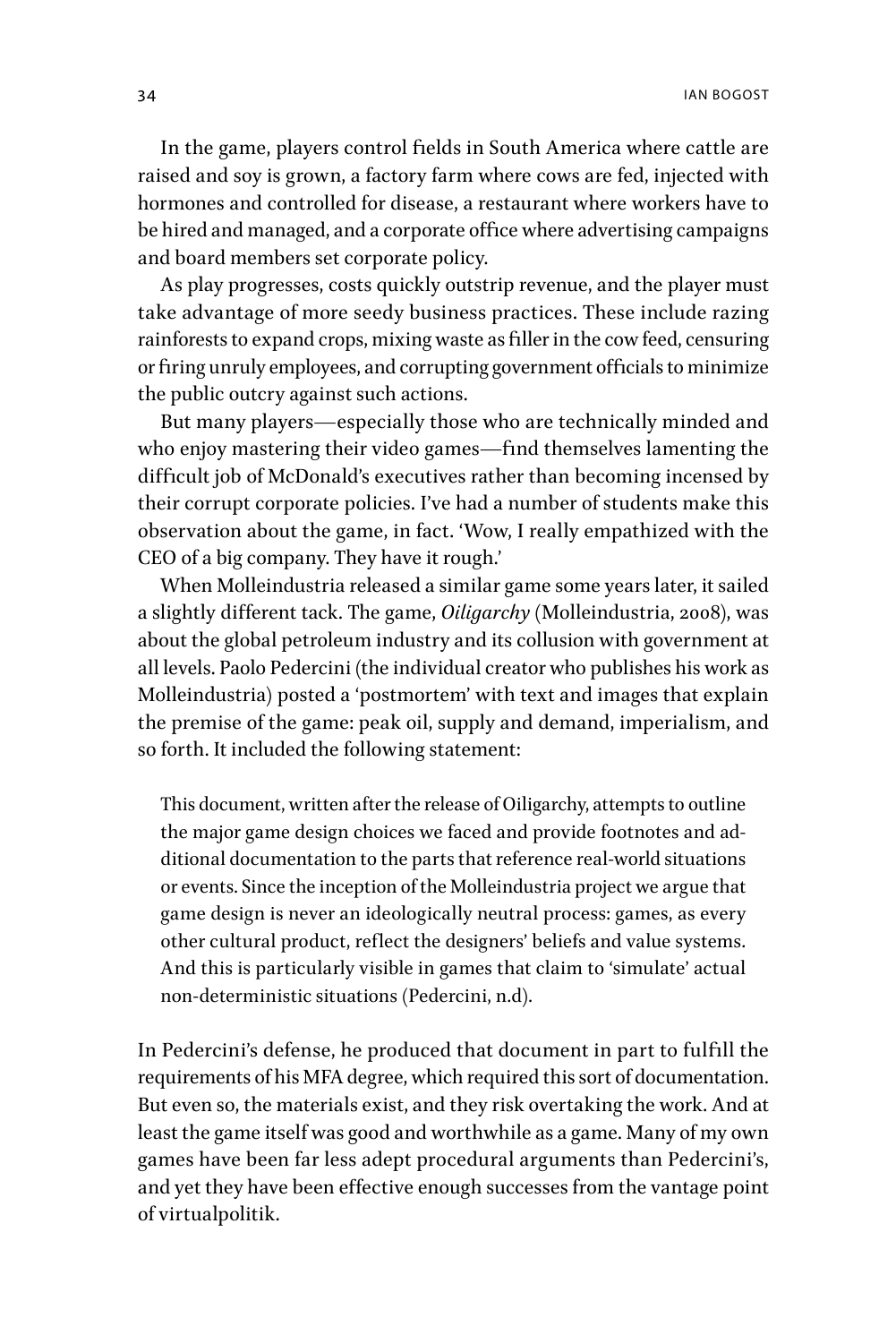Take one of my own games, a documentary version called *Fatworld* (Persuasive Games, 2007), about the politics of nutrition. The game was a strange mix of *Animal Crossing* (Nintendo 2001), the terrific Nintendo series about living in an animal village, and the work of the nutritional historian Marion Nestle. You can create a character that has physical properties like avatars in every game. But then they also have health properties, including girth and medical histories, as well as food allergies and other predispositions. That character then gets dropped into a simulated world in which socioeconomics have an impact on the choices players can make with the character they designed.

So, players can design recipes and meals for their characters, but they have to shop for, and therefore be able to afford, the component parts of those meals. That might be easier or harder depending on one's financial situation. Players can also mess with the world's non-player characters by deciding what they can and can't eat—you could create a Fried Chicken Emporium or a Wheatgrass Hut, or anything in between, although the market may impact the viability of those choices.

Players can also alter public policy, experimenting with regulation politics and subsidies. These subsidies recombine with socioeconomic contexts to create nutrition effects, for example the relationship between fast food and low-income diets. So, you could attempt to ban trans fats (or even vegetables, if you prefer), although political influence is strongly tied to financial access.

What's more, knowledge about your character's health and wellness only becomes available if you can afford healthcare, although policies for subsidized or even socialized medical care are also possible if the will of the community supports it. In this way, the feedback mechanism necessary to do well in the game is subject to the game's own simulated politics, such that adjusting the choices and opportunities for your character may be harder or easier depending on how good and how frequently that health feedback loop can be run.

Then, eventually, your character dies and you can start over again.

This is precisely the kind of game that I've been endorsing for years now—one that embraces the complexity of a sociopolitical issue and in so doing characterizes it honestly. Yet this game did terribly. Part of it was our fault—the budget and timeframe didn't match the ambition—but part of it was related to reception and expectations, just as was the case for Molleindustria's titles.

It's interesting to compare *Fatworld* to one of its contemporaries, another game-related effort to address nutrition and obesity that followed shortly thereafter: the *Apps for Healthy Kids* contest. This was one of the initiatives in Michelle Obama's efforts to address diet and wellness from the White House.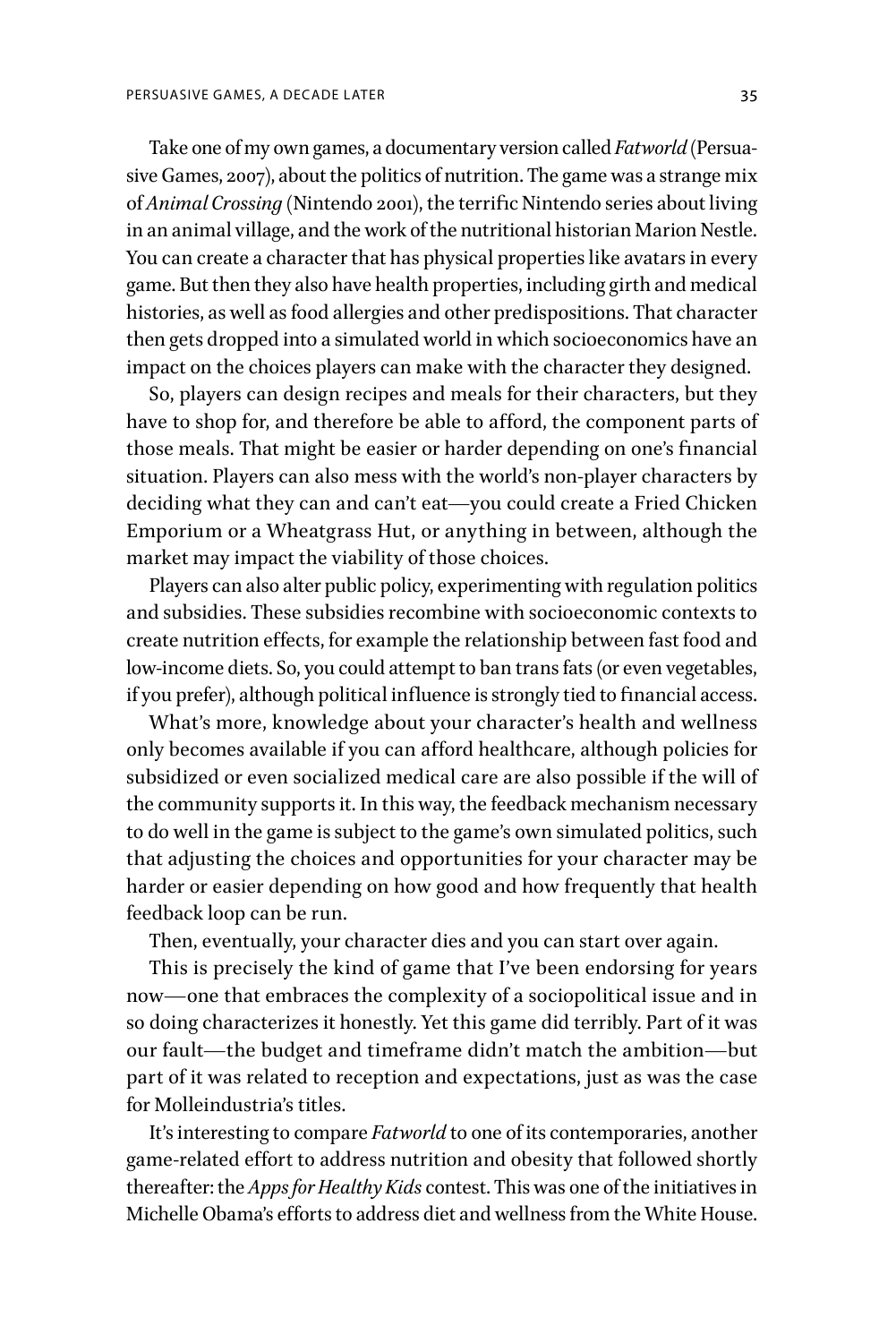One of the winners, called *ZisBoomBah*, was 'an innovative website that challenges conventional wisdom and develops tools to empower children and inspire parents to live a fun, active and healthy life'. ZisBoomBah's free online tool *'Pick Chow!'* allows children to create meals by dragging and dropping foods. This is clown-town stuff; just another obvious 'choose the carrot, not the candy bar' simulator that couldn't possibly teach anyone anything about the mechanics, let alone the politics, of nutrition and obesity.

And yet it was massively successful. Why? Because addressing the complexity and political intractability of nutrition was not really the White House's goal. Instead, it wanted to signal technological adeptness and literacy. In the Obamas we had an executive branch that knew what an app was and could make a colorful website with hip, big form-fields. Once again, the project works on a different rhetorical register than the procedural.

In both these cases, the games' ability to do the work of procedural representation was short-circuited by media distractions, by orthogonal media situations that resist games' fundamentals while furthering their own power and effect.

A question arises, for Pedercini, for me, and for all designers of persuasive games: If the game is incapable or inadequate when it comes to doing this work on its own, and if the traditional, un-systemic, presumably outmoded media of text and image are necessary or even better, then why are we making games at all? The whole practice risks becoming an aesthetic exercise. And that's only the case when the games are any good!

Many years ago, during the height of the early success of persuasive games (the idea, the book, and the studio), I saw the writer Steven Johnson speak at an industry conference. He had just published his book *Everything Bad is Good for You*, which took up games and other somewhat reviled popular media that are unexpectedly adept at making people smarter (Johnson, 2005). During his talk, Johnson noted that he'd seen my name and my stuff—persuasive games—and admitted that he just didn't think that games could ever become a really effective persuasive medium, at least not one as effective as language—text and orality, anyway, the bread-and-butter of this writer's universe.

At the time I stewed on this observation, dismissing it as unimaginative naysaying. Yet, since then, I've wondered if Johnson had a point. Today, I spend much more of my time writing words about the world than I do making games that depict its operation. Have I given up? No, not at all. Although, in some ways, the next generation of persuasive games, in theory and in practice, probably needs to come from different voices than those who inaugurated the form. Instead of fatalism, I suggest a kind of stark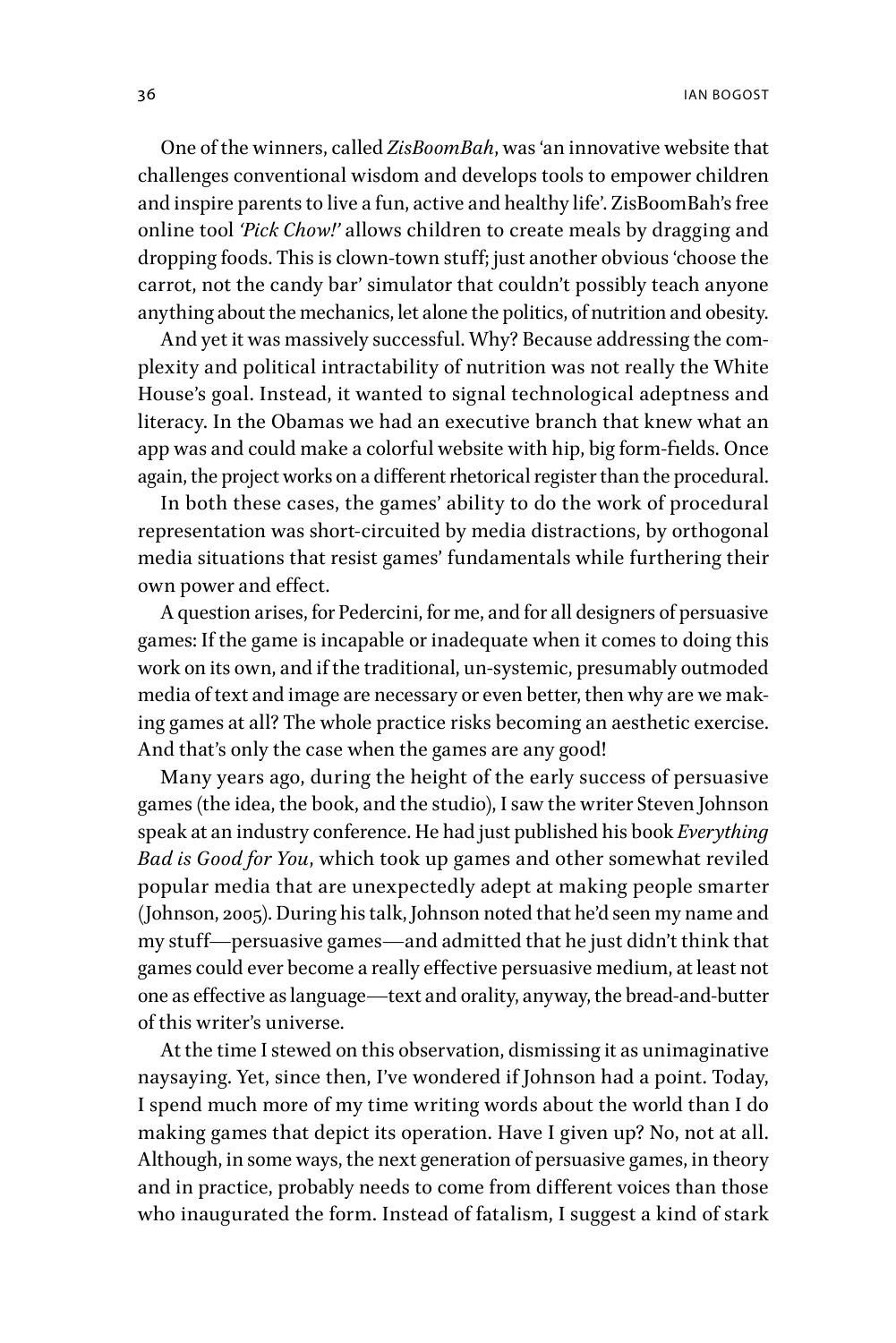realism for that next chapter. Like it or not, persuasive games remain an aspirational media form. A form with potential, as James Paul Gee would say, of games and learning; a potential yet to be realized.

A while back, it became a tech-industry cliché to talk about 'changing the world'. Everything from an app that orders pet food to a new way to purify water became equally implicated in the process of world-changing. The idea became so comical that it was even sent up on the HBO series *Silicon Valley*; at a simulated rendition of the TechCrunch Disrupt conference, socially inept entrepreneurs mumbled about their inscrutable products and services, always announcing in the process how it was going to 'change the world'.

That aspiration—really a marketing hook, not a goal—has bled into all aspects of contemporary life now that computers, smartphones, and apps are all pervasive. Games were lured in, too. 'Can games change the world?' read one headline back in 2012, far closer to the heyday of persuasive games' first generation. This is ironic, because that very notion was always anathema to the gambit of persuasive games. The very idea of changing the world as a simple principle is incompatible with the premise that games have a unique power to reject simplicity, demonstrate complexity, and help people to mistrust singular answers. The quandary now poses a paradox, one that the next generation of persuasive-games theorists and designers will have to reconcile and resolve.

Some might read these words and see pessimism or defeat, which are sentiments I really don't mean to embrace. So, let me end with two thoughts. The first is a reminder, one I issue to myself as much as to anyone who might read this. The promise of procedural rhetoric and persuasive games, to me at least, was one of a moderated rationalism. It wasn't meant to descend into brusque positivism, where logic would win out over emotion. That's just rational extremism—something best left to economists. Instead, it was meant to embrace realism. In particular, it was meant not to shy away from the messy, true nature of tough, even intractable social and political systems. To dismiss that approach also means rejecting the project. Instead, we must face it head-on. How can games become the tools of complex knowledge that many of us have promised, while also participating in, and altering, the media circumstances that resist and even destroy complex knowledge? That is a challenge for the future—for me, for you, for all of us who make, play, and advocate for persuasive games.

And that leads me to the second thought, which is a reflection rather than a directive: My self-critique risks forgetting where the bar was set for games about unfamiliar topics, from statements of policy to health appeals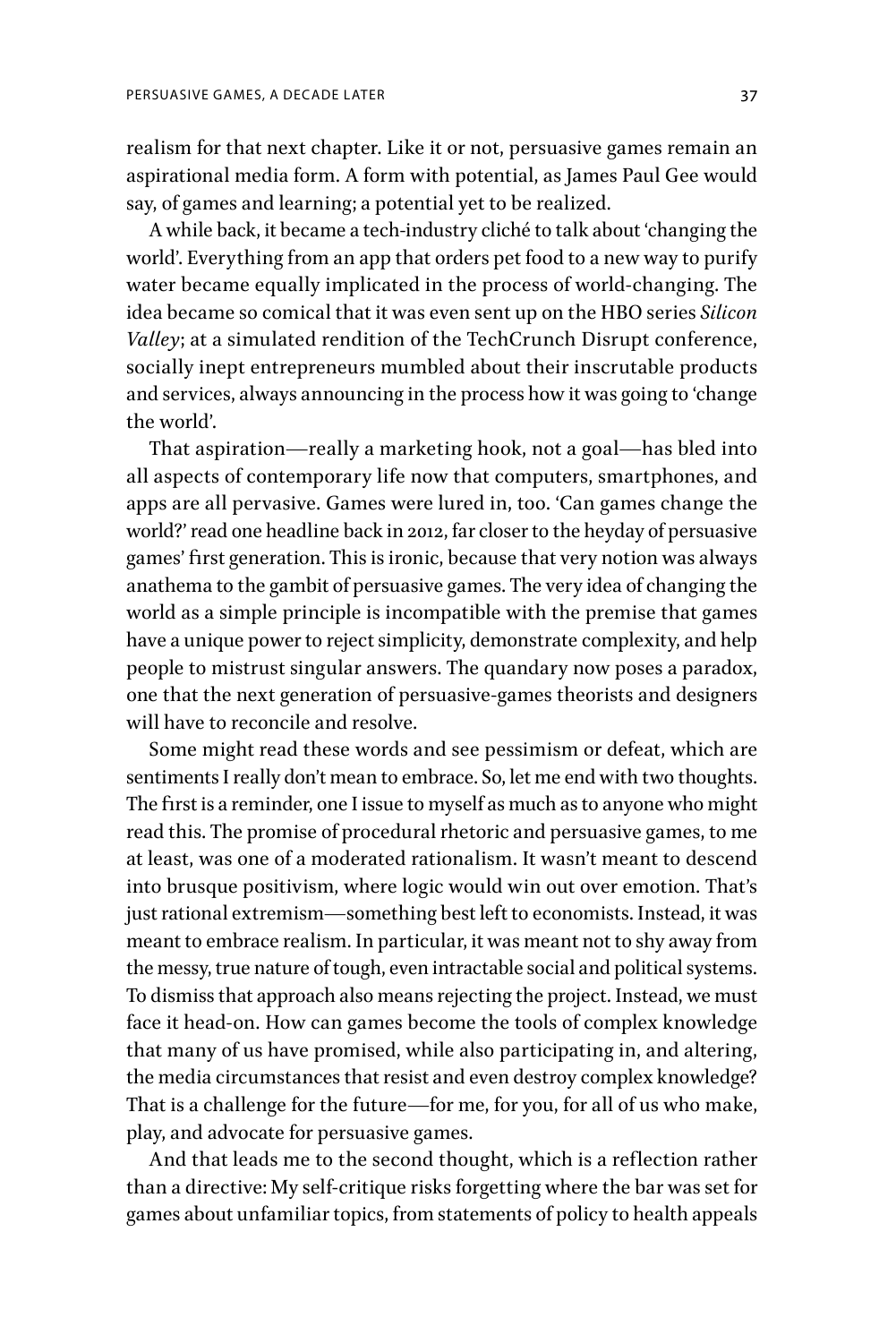and from playable education to characterizations of human experience. I didn't invent this idea, of course—versions of those games had been around for decades. Infocom text-adventures had danced with themes of human loss and regret, edutainment titles had become cultural icons, and politicalstrategy games had been discussed in the *New York Times*. Yet at the start of the new millennium, those games had mostly been forgotten, except as specimens from an alternate timeline.

Even so, at that moment, new tools, audiences, and opportunities opened up. One of the most important contributions of persuasive games as a concept might have been amplifying that moment in time and giving it some lift. The idea that you could make games for learning or business or policy was part of that notion one subsumed into so-called serious games and games for change as well. But those tools were—and remain—largely instrumental. While I don't believe there's anything wrong with instruments, persuasive games also promised something more: that games could embrace the soul of political, social, and personal speech; that they could do so unapologetically and with style and persona, too; and that they could be like the social-realist novel or the lyrical poem or the documentary film. I wasn't responsible for the blossoming of those flowers in the decade thereafter, but I do think that the most important contribution of persuasive games as an idea, a studio, a book, and a theory might have involved watering those buds at a moment when they particularly craved it. And you know, maybe that's enough. Just as procedural rhetoric argues that the important thing is to see how a constellation of influences, causes, and effects conspire to produce complex outcomes, so persuasive games themselves had a role in such a bigger play. One that's not over yet, either.

## **References**

Abt, C. (1970). *Serious Games.* New York, NY: Viking.

Bogost, I. (2007). *Persuasive Games: The Expressive Power of Videogames.* Cambridge, MA: MIT Press.

——— , Ferrari, S., & Schweizer, B. (2010). *Newsgames. Journalism at Play.* Cambridge, MA: MIT Press.

Electronic Arts (1993). *Sim City* [Computer Game].

- Gee, J.P. (2003). *What Video Games Have to Teach Us About Learning and Literacy.*  New York, NY: Palgrave.
- Johnson, S. (2005). *Everything Bad is Good for You: Today's Popular Culture is Actually Making Us Smarter.* New York, NY: Riverhead.